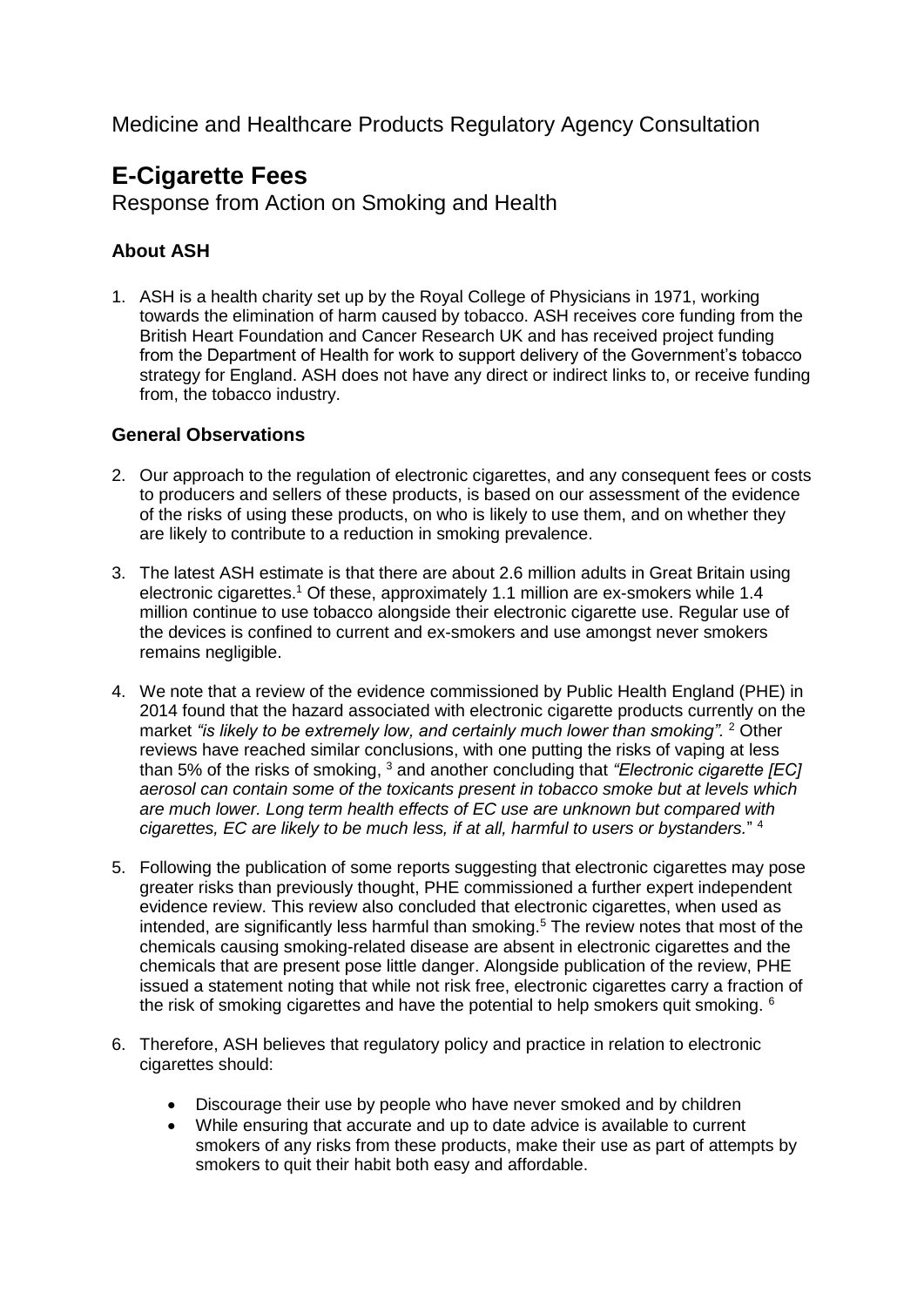ASH therefore believes that regulatory costs to producers and sellers, including the cost of obtaining Notifications for placing e-cigarettes on the UK market, should be kept as low as reasonably possible. We welcome the general approach of this consultation document, which can be summarised as setting fees at the lowest possible level consistent with covering the costs of the MHRA in processing Notifications and in subsequent vigilance work. We agree with the proposition in paragraph 5 of the consultation document that *"the MHRA scheme is a direct transposition of the EU Directive, without gold plating"*, and consider this to be the correct approach.

## **Specific Consultation Questions**

#### **Level of Fees (Questions 1 and 3)**

7. ASH supports the proposed fee levels but notes that these may need to be adjusted after implementation to reflect the actual costs to MHRA of administering Notifications and conducting vigilance work. Nielsen ScanTrack data suggests that the e-cigarette market in the UK was worth over £400 million in 2014, and grew by 13% during  $2015$ .<sup>7</sup> We therefore do not consider the proposed fee levels to be excessive.

#### **Fixed Fees and Modifications (Question 2)**

- 8. ASH suggests that the fee arrangements should reflect the actual characteristics of the e-cigarette market. Absent relevant regulatory intervention, it is likely that this will include the development of brand identities in the following way (derived from the tobacco industry's use of branding for cigarettes, and more generally from the use of branding for a wide range of consumer products):
	- A brand is launched, with either no or a small number of variants
	- That brand identity is subsequently "stretched" to include a wider number of variants. (The existing brand identity gives the new variants a competitive advantage.)
- 9. In the case of electronic cigarettes, variants are likely to be introduced in respect of both nicotine content and flavourings, both of which have potential public health implications and should therefore require Notification in each case. In the case of nicotine content, it is likely that a range of content for e-liquids could assist smokers seeking to quit, as they might progress from higher to lower nicotine products and then to giving up nicotine use altogether. Given consumer loyalty to brands, this process might be encouraged most effectively if these products were grouped under the same brand identity.
- 10. It is therefore suggested that, in order both to reduce regulatory costs to producers and sellers and to maximise the potential public health benefits of switching from smoked tobacco to e cigarettes, the Notification process should encourage the inclusion of brand variants in the initial Notification, payable through a single initial fee, rather than requiring repeat payments for each brand variant. We recognise that this approach might mean some changes to the current suggested fee structure, in order to cover MHRA's costs.
- 11. ASH considers that flavourings do require monitoring, as it is possible that any particular substance used to impart flavourings to electronic cigarettes might pose a potential health risk. Therefore, we consider that variations in products in relation to flavourings should require specific Notification and Modification fees. Again, we suggest that different flavourings under the same generic brand identity could form part of a single original Notification. We also suggest that MHRA should specifically consider how use of